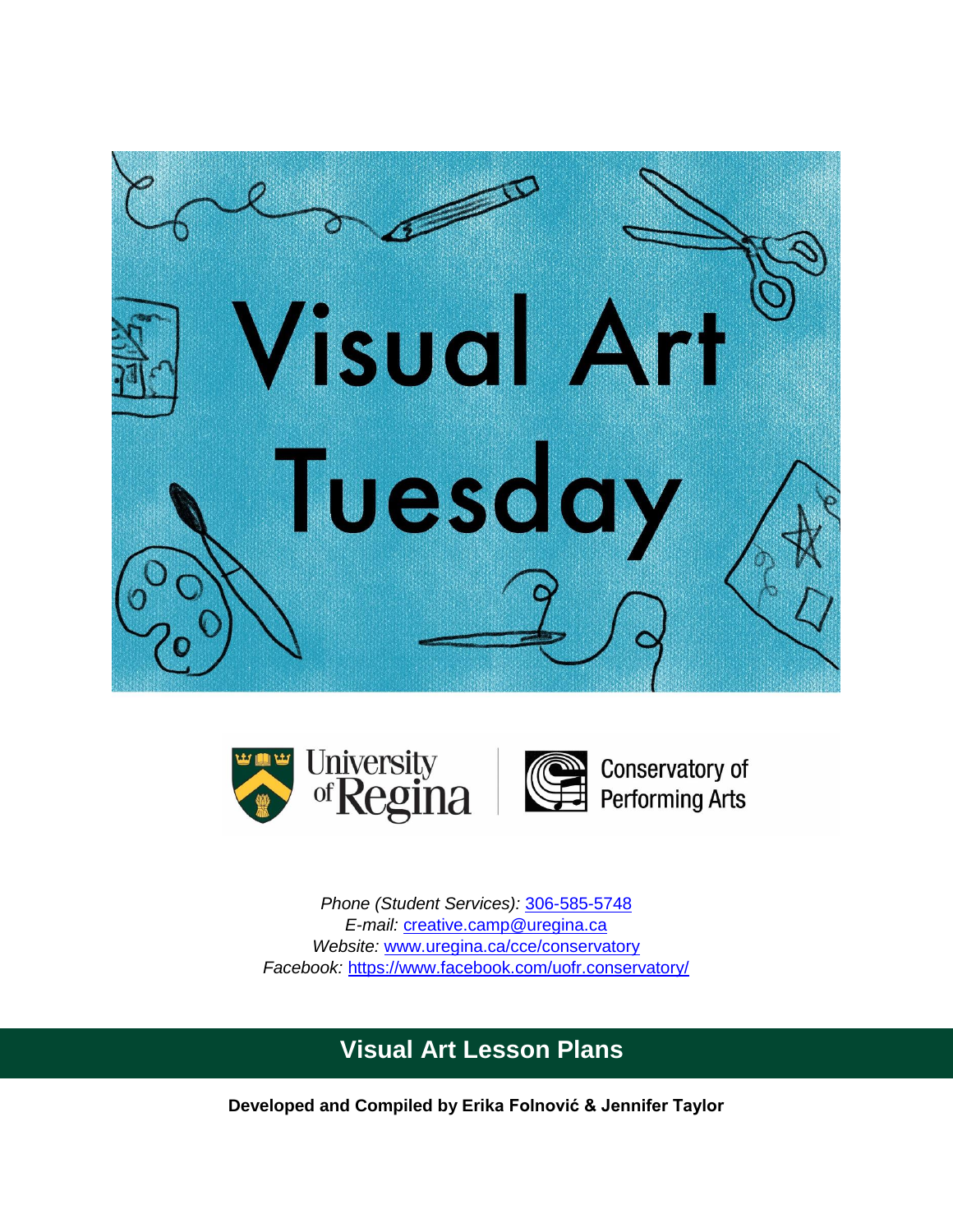

**Mo Willems, author and illustrator of the "Don't Let the Pigeon Drive the Bus!" series, teaches you how to draw Piggie from his "Elephant & Piggie Book" series.**

Watch the Video:

[https://www.youtube.com/watch?v=SItVraF\\_XDo&t=36s](https://www.youtube.com/watch?v=SItVraF_XDo&t=36s)

- What other animals can you make starting with the first oval shape he makes for Piggie's head? See how many animals you can make.
- Start with other shapes to create different animals: square, triangle, rectangle, circle, diamond.
- Next combine two shapes to see if you can make new animals. What happens when you combine a triangle and a circle? A square and two circles? Others?

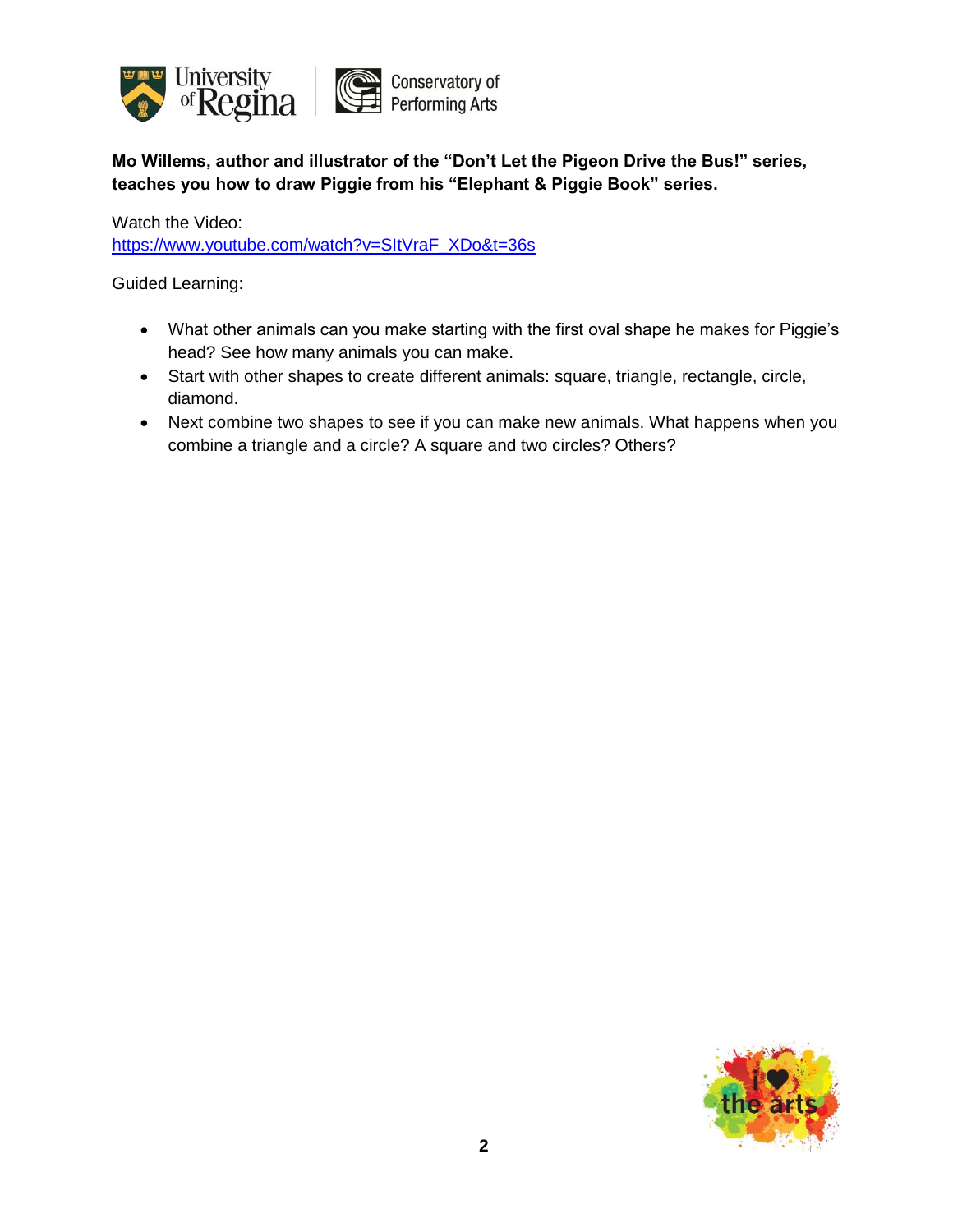

## **Create animations using a simple flip book.**

Download the Resource:

<https://www.pbs.org/parents/printables/the-peg-cat-floppy-hop-flipbook>

- What changes did the artist make to the drawings to make the flipbook animate?
- There were 24 different drawings that were combined to make a 1 sec flipbook.
- Use a blank paper or tracing paper and trace the drawings from the printable resource and seeing what changes the artist made to create the different movements.
- Second try coming up with a short, simple action sequence you can animate (ex: a cat licking their paw). Come up with the first and the last pose and try to fill in the drawing in between that will help it look like the movement is happening. Animators that create these inbetween drawings are called INBETWEENERS.
- You can download a blank template at: [https://www.cbc.ca/kidscbc2/content/the\\_feed/flipbook\\_Blank\\_Page.jpg](https://www.cbc.ca/kidscbc2/content/the_feed/flipbook_Blank_Page.jpg)

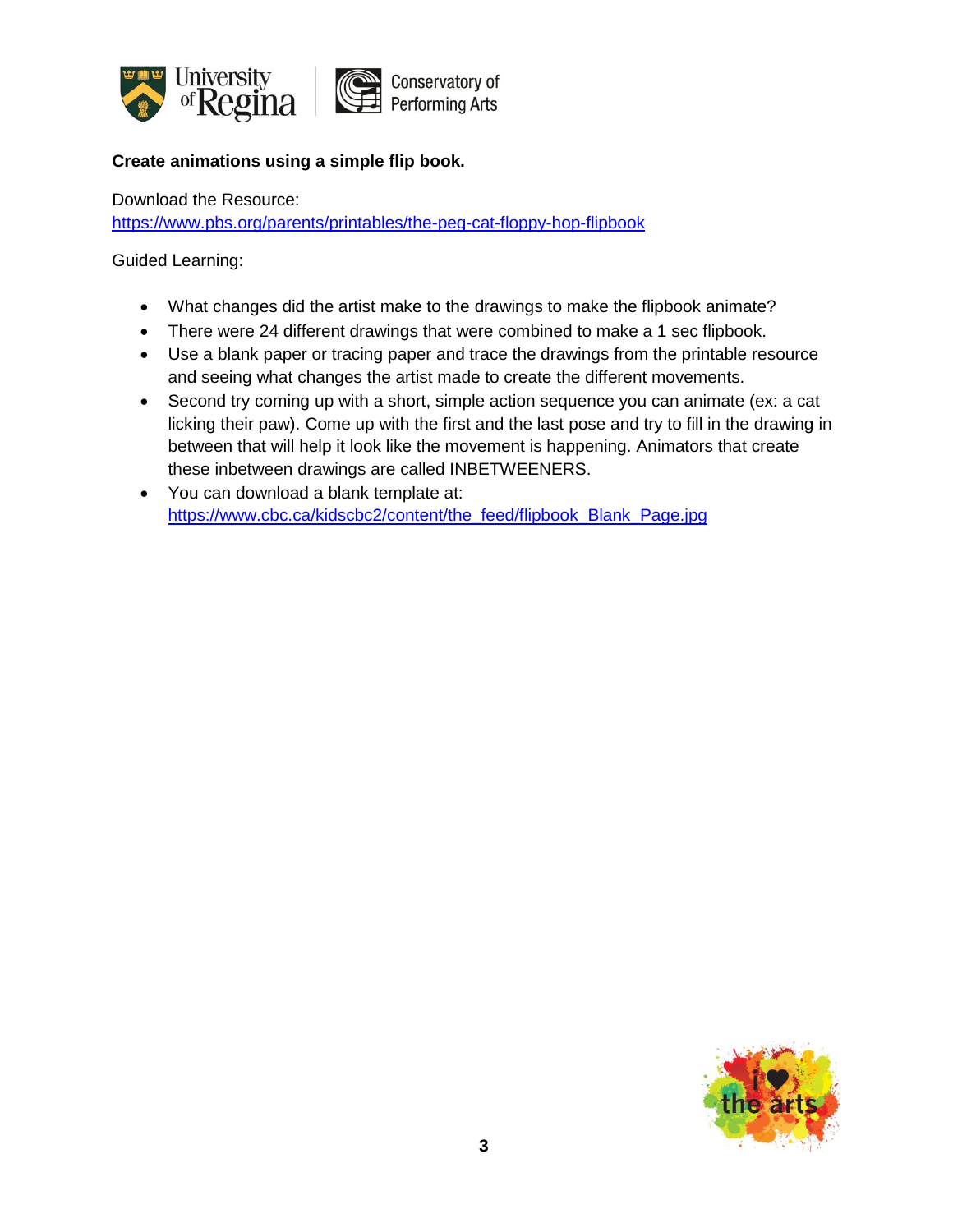

#### **Learn more about Indigenous & Métis Beading from artist Jennine Krauchi.**

Read More: <https://www.cbc.ca/kidscbc2/the-feed/do-you-know-what-beading-is>

Watch the Video: [https://mawa.ca/videos/view/two-needle-metis-beading-tutorial-with-jennine](https://mawa.ca/videos/view/two-needle-metis-beading-tutorial-with-jennine-krauchi)[krauchi](https://mawa.ca/videos/view/two-needle-metis-beading-tutorial-with-jennine-krauchi)

- Can you think of places where you have seen beading?
- Look around your home. Do you have any examples of beadwork? What patterns or images are beaded? How long do you think it took the artist to bead that piece?
- If you don't have needles and thread at home to follow along with Jennine's tutorial, try creating "beaded" drawings or sculptures. Use beads/round objects and glue them onto a surface like paper or cardboard. Use markers and draw different coloured dots on paper to create a pattern. Copy some of the patterns of the beadwork you have at home. Think of elements of nature you want to bead. Jennine created a floral pattern. Can you think of flowers you would like to represent? What do those flowers mean to you?
- Create digital "beaded" designs through pixel art. You can use a free program like Piskel: [https://www.piskelapp.com/.](https://www.piskelapp.com/) Click on "Create Sprite" in top right hand corner.

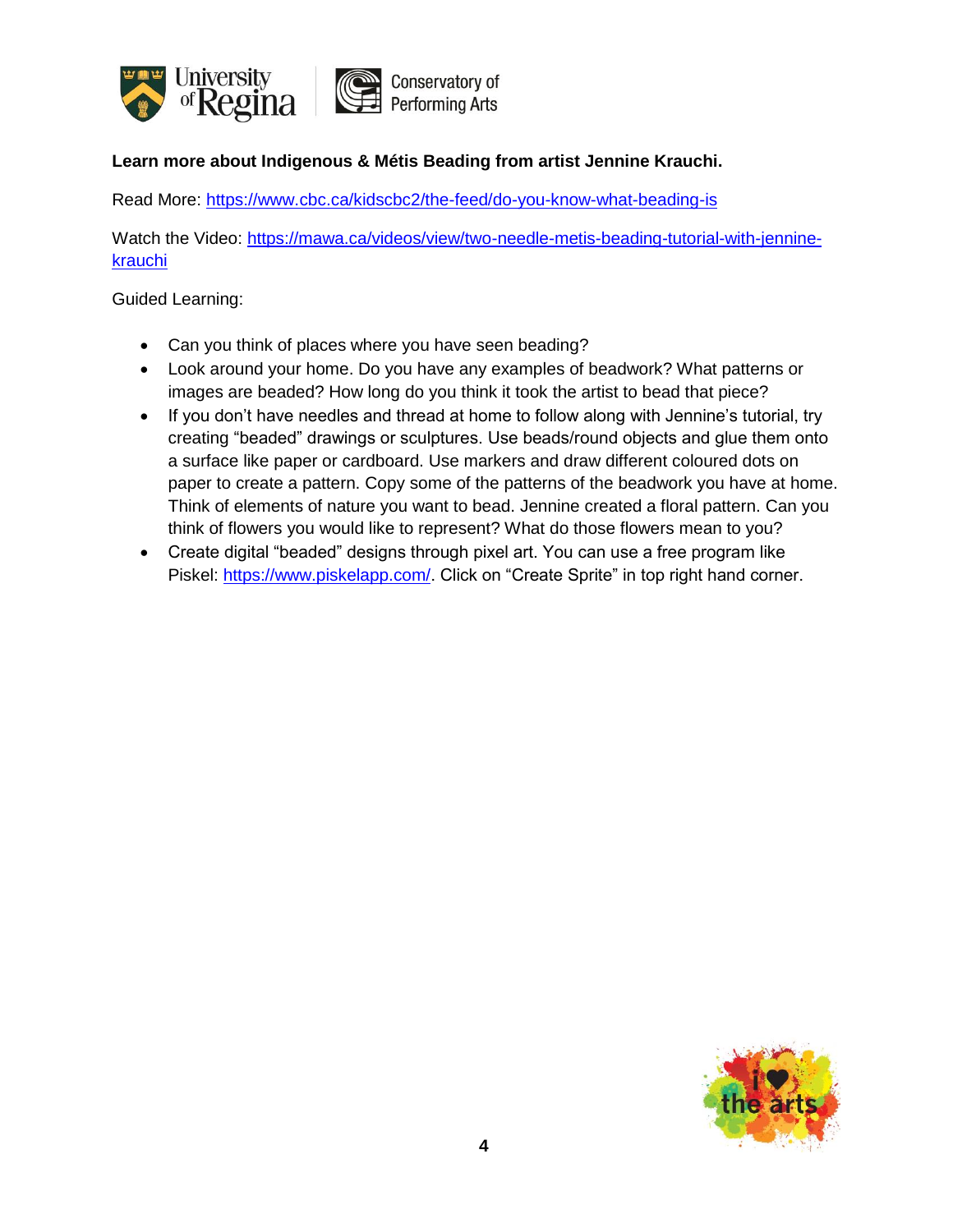

### **Make a still life contour drawing using objects in your home**.

Watch the Tutorial: <https://www.youtube.com/watch?v=RpZ1TwGaugM>

- After watching the video, start gathering objects and items you want to try to draw from around your home.
- Remember a contour drawing is just the outline of the object. Don't worry about shading or adding shadows to your drawings!
- Create a composition or arrangement of you objects to try to draw.
- All you need is a pencil, eraser, and paper to make these drawings!
- Try to find different objects in your house and try out new and different arrangements.
- Look at more sketched examples by searching through the online collection of the MoMA (Museum of Modern Art).
	- o See Tom Wesselmann's "Final study for 'Little Still Life No. 13'" (1963): [https://www.moma.org/collection/works/37850?classifications=any&date\\_begin=](https://www.moma.org/collection/works/37850?classifications=any&date_begin=Pre-1850&date_end=2020&locale=en&page=1&q=still+life&with_images=1) [Pre-1850&date\\_end=2020&locale=en&page=1&q=still+life&with\\_images=1](https://www.moma.org/collection/works/37850?classifications=any&date_begin=Pre-1850&date_end=2020&locale=en&page=1&q=still+life&with_images=1)
	- o William Scott's "Still Life with Strainer" (1956) [https://www.moma.org/collection/works/36533?classifications=any&date\\_begin=](https://www.moma.org/collection/works/36533?classifications=any&date_begin=Pre-1850&date_end=2020&locale=en&page=2&q=still+life&with_images=1) [Pre-1850&date\\_end=2020&locale=en&page=2&q=still+life&with\\_images=1](https://www.moma.org/collection/works/36533?classifications=any&date_begin=Pre-1850&date_end=2020&locale=en&page=2&q=still+life&with_images=1)

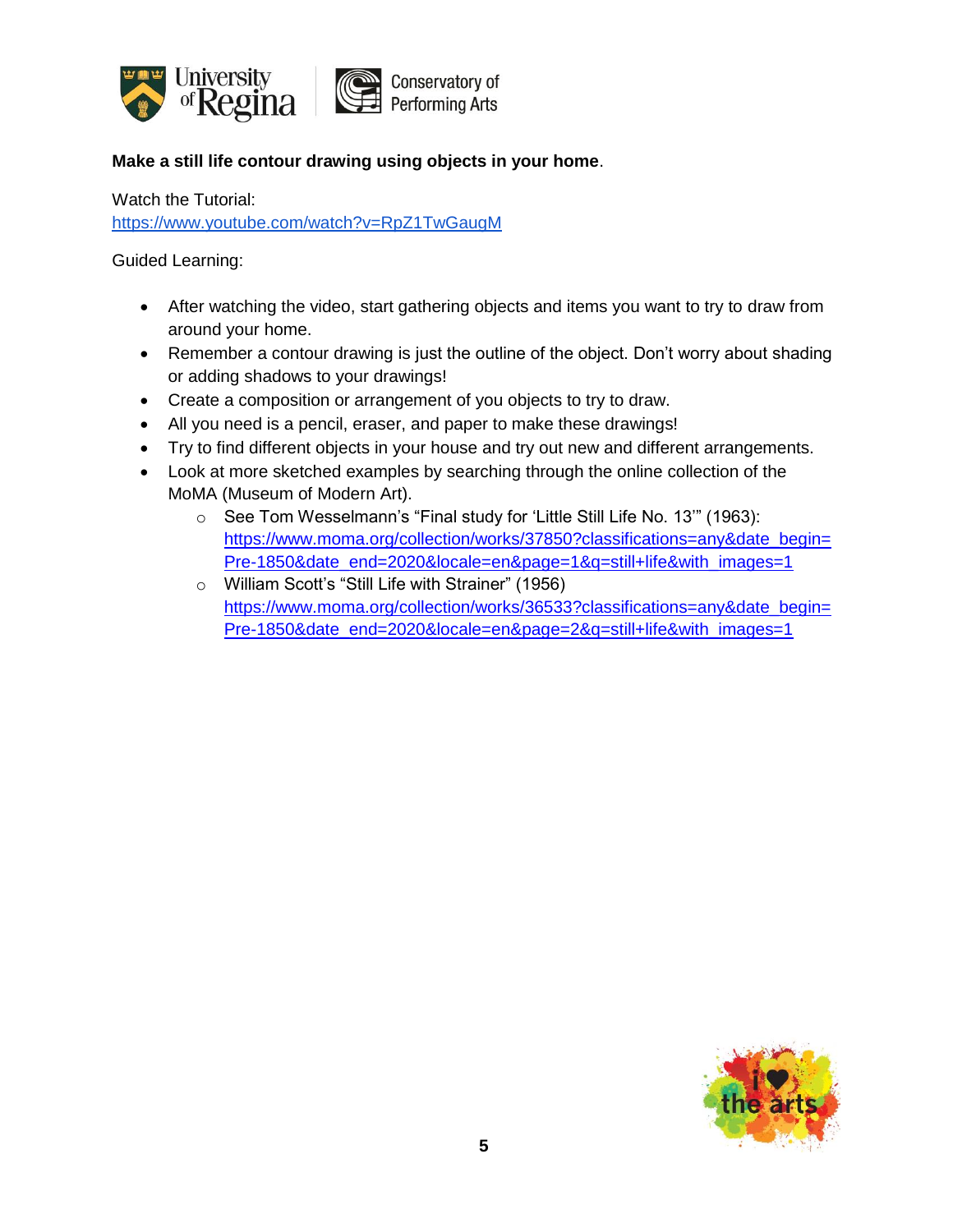

**Learn more about visual artist Jean-Michel Basquiat as you listen to a read-aloud of "Radiant Child" by Javaka Steptoe, then try making some artwork inspired by Basquiat's style.**

Watch the Video: [https://www.youtube.com/watch?v=\\_fi-ItvQONg](https://www.youtube.com/watch?v=_fi-ItvQONg)

- Learn more about Basquiat through a variety of resources.
- Read his full biography here: [https://kids.britannica.com/students/article/Jean-Michel-](https://kids.britannica.com/students/article/Jean-Michel-Basquiat/628054)[Basquiat/628054](https://kids.britannica.com/students/article/Jean-Michel-Basquiat/628054)
- Basquiat incorporated graffiti-like images and scrawled text in his works. Created a collage of art by mixing pieces of ripped paper, words, colours, and other media in a full picture of abstract words and images!
- Try this simplified drawing activity: [https://www.youtube.com/watch?v=y33ZjeXFDfM.](https://www.youtube.com/watch?v=y33ZjeXFDfM)
- (For older students) Watch this short TED-Ed animated video about Basquiat's life and inspirations (note: the video references drug usage as he died from a drug overdose and shows some images of nude figures in an art gallery setting): [https://www.youtube.com/watch?v=JX02QQXfb\\_o](https://www.youtube.com/watch?v=JX02QQXfb_o)

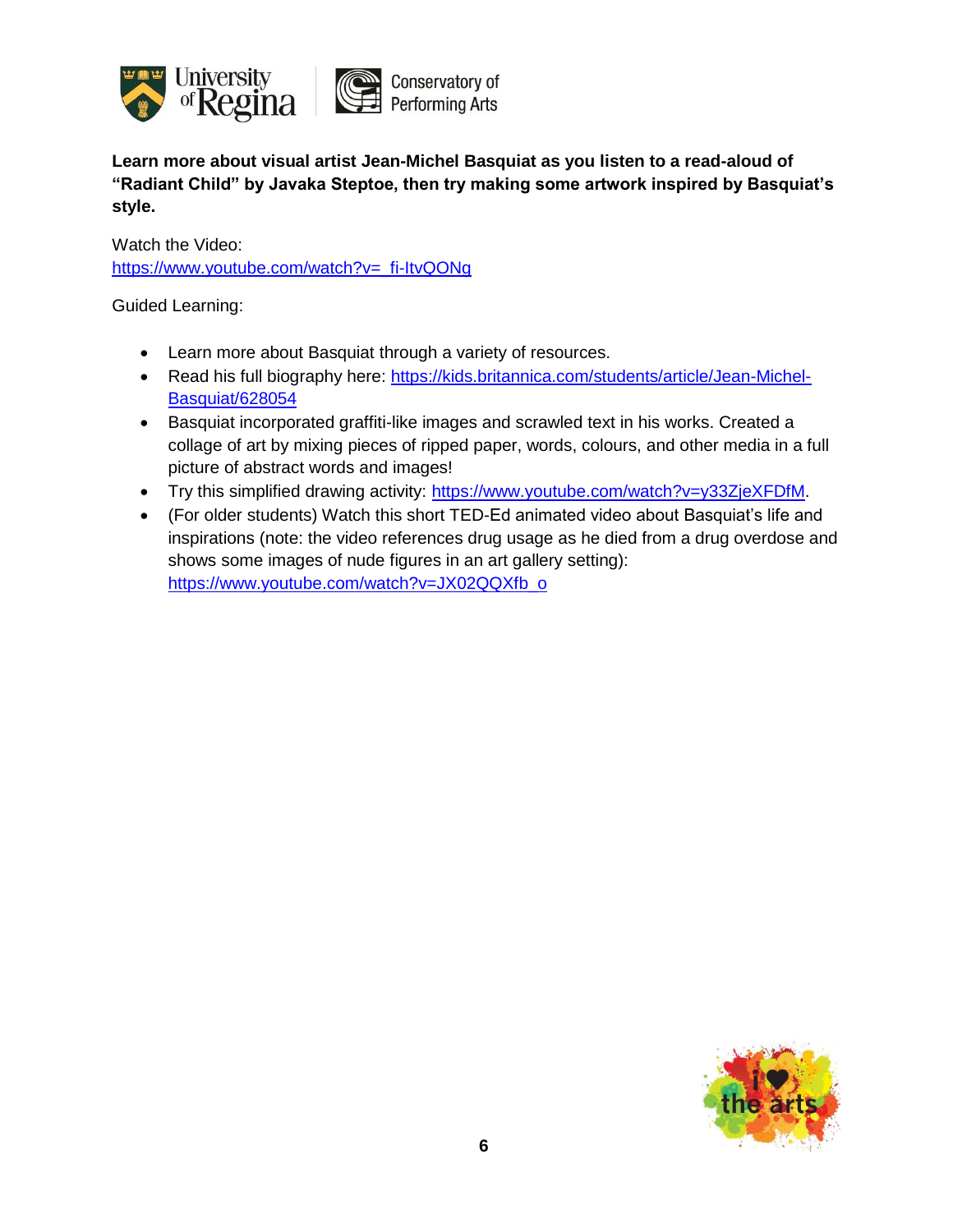

**Learn more about Japanese artist Yayoi Kusama and create your own dot inspired works.**

Watch the Short Documentary from the **[Tate](https://www.facebook.com/tategallery/?__tn__=K-R-R&eid=ARAp4E3YPxcY5DND0qMLCMqutrOhZMsNGJSjCSG2ruidazyVm1pJWXXHoNaTfhHeHnxcvBlfFVhBPusi&fref=mentions&__xts__%5B0%5D=68.ARDNwxzK9xccOwwfZYE0_WnycanfTKWjdkpoaYpy-Gkb2VdQ4V8L0B3nknPtUhlcLC1wSG9_QFl0tFTKCXtpeK2PPPWzAL2DM8Efx07yaQPGWdRo6aWxKrzXCt73d61mLWfi4buRdvgsYW6Ibzh-z9RVpFldKMIV5Dfj23u-4IQTC7i-ynYmpbjCNepY_QDVw7G3mcmLr1E2P2yIameZQiieR9o6-QdXh_YhvKhGlR33yW3h45Tn_zXbrp0mgAbrSYysOYV1fz6iaNRnkR3T_4PJCsEGXpIxMQTqyx5vzPXrrxyCAZs3kGm398WY8jI0i7b7)** Modern (please note: video is subtitled and mentions male anatomy in reference to her work): [https://www.youtube.com/watch?v=rRZR3nsiIeA](https://www.youtube.com/watch?v=rRZR3nsiIeA&fbclid=IwAR3rL_tt92UnELhDwMt2mXp-ZqsfTxDahWzdf1WoLly2uNvZ81RdAhTCO7E) Read More About Kusama: [https://www.tate.org.uk/kids/explore/who-is/who-yayoi-kusama](https://www.tate.org.uk/kids/explore/who-is/who-yayoi-kusama?fbclid=IwAR1bKHYD89Tj5k1nOfaXApZOsu3f660MQ44zHeeNmhCHoqAnQNtbdSDBL7o)

- Create some Kusama inspired art! Kusama mainly uses dots/circles in her work. Choose a shape you would use in your art. Why did you choose that shape? Does it have a special meaning to you?
- Using materials you have at home create a painting or sculpture featuring dots or the shape of your choice. Cut out shapes from coloured paper and glue them down or draw/paint on the sculpture/surface. Maybe even try creating polka dot clothing!
- Check out some of Kusama's Infinity Rooms: [https://hirshhorn.si.edu/kusama/infinity](https://l.facebook.com/l.php?u=https%3A%2F%2Fhirshhorn.si.edu%2Fkusama%2Finfinity-rooms%2F%3Ffbclid%3DIwAR3VpoNJFS8EzPS6YrganZr2VXH54g-A5xK8uZWc71jFoOKT9msFNt1eNS4&h=AT0AhpC9VL2XiQ5o8Z_Oqyd3f0Z2coPchh1fQDaOJg-o81SdFSUG2up0B_k2WM_1KvN3S5_3bSS6sfnEY6NiOF1SLvHkhuSaiG7MVwL-VtWaZjr3fXyhmi_W_JliaNEi-Qc3WKQBHvAKLcu2lV8qPhjshshiqQ2If3JxqnCirUveeCuRx6CBkiL2IKN5_g2a2nEXGyyZ2R3i_XNNdK3dYKzQlFPrqsnXQkMXDPOwynlnjdwPqOX5SmfbJ3cL-0B9BfmY0MXwheycB7UiYB_OBAGCDB7qowKYVLMn12AEDNSIlx_rpm9FnXfkgB52zyBrhVnWVICXqRSmFCu_exqQuVh9Q9kpcv4cUY3xglvwcsy1OWnFJY6UUAZ_Az7RjypIRdU5t_8joTmhCnb8nHZNGa96cViKziK2p91qtTFfXDojXvzFvYmAU6S4iSTh20zn3KoS2bM5K4HmlWGqC7KtfA3WX1A9t-GYwsexHk1A8jkO_3r1M3enTPW0vN5RXI4EKGmQGb5G-8rUcQBJLDr_-Qjb3DCLEYz7NVTQxruqn_A-RPJGhBfTViTHwYFtLkNVBNUHx2aVPtt410m8S3tKh65SG1dnEiZBV6GBeA)[rooms/](https://l.facebook.com/l.php?u=https%3A%2F%2Fhirshhorn.si.edu%2Fkusama%2Finfinity-rooms%2F%3Ffbclid%3DIwAR3VpoNJFS8EzPS6YrganZr2VXH54g-A5xK8uZWc71jFoOKT9msFNt1eNS4&h=AT0AhpC9VL2XiQ5o8Z_Oqyd3f0Z2coPchh1fQDaOJg-o81SdFSUG2up0B_k2WM_1KvN3S5_3bSS6sfnEY6NiOF1SLvHkhuSaiG7MVwL-VtWaZjr3fXyhmi_W_JliaNEi-Qc3WKQBHvAKLcu2lV8qPhjshshiqQ2If3JxqnCirUveeCuRx6CBkiL2IKN5_g2a2nEXGyyZ2R3i_XNNdK3dYKzQlFPrqsnXQkMXDPOwynlnjdwPqOX5SmfbJ3cL-0B9BfmY0MXwheycB7UiYB_OBAGCDB7qowKYVLMn12AEDNSIlx_rpm9FnXfkgB52zyBrhVnWVICXqRSmFCu_exqQuVh9Q9kpcv4cUY3xglvwcsy1OWnFJY6UUAZ_Az7RjypIRdU5t_8joTmhCnb8nHZNGa96cViKziK2p91qtTFfXDojXvzFvYmAU6S4iSTh20zn3KoS2bM5K4HmlWGqC7KtfA3WX1A9t-GYwsexHk1A8jkO_3r1M3enTPW0vN5RXI4EKGmQGb5G-8rUcQBJLDr_-Qjb3DCLEYz7NVTQxruqn_A-RPJGhBfTViTHwYFtLkNVBNUHx2aVPtt410m8S3tKh65SG1dnEiZBV6GBeA) (scroll down on the page for a small gallery).
- If you made your own infinity room, how would it be set up? Some of Kusama's infinity rooms are dark, and others are light. Why do you think she chooses different lighting? Would you make your room very bright or very dark? What would your theme be (besides polka dots!) or what objects would you have in your room?
- Find small handheld mirrors around your home and try to create your own mini infinity room diorama or create a larger infinity room with standing mirrors in your house.

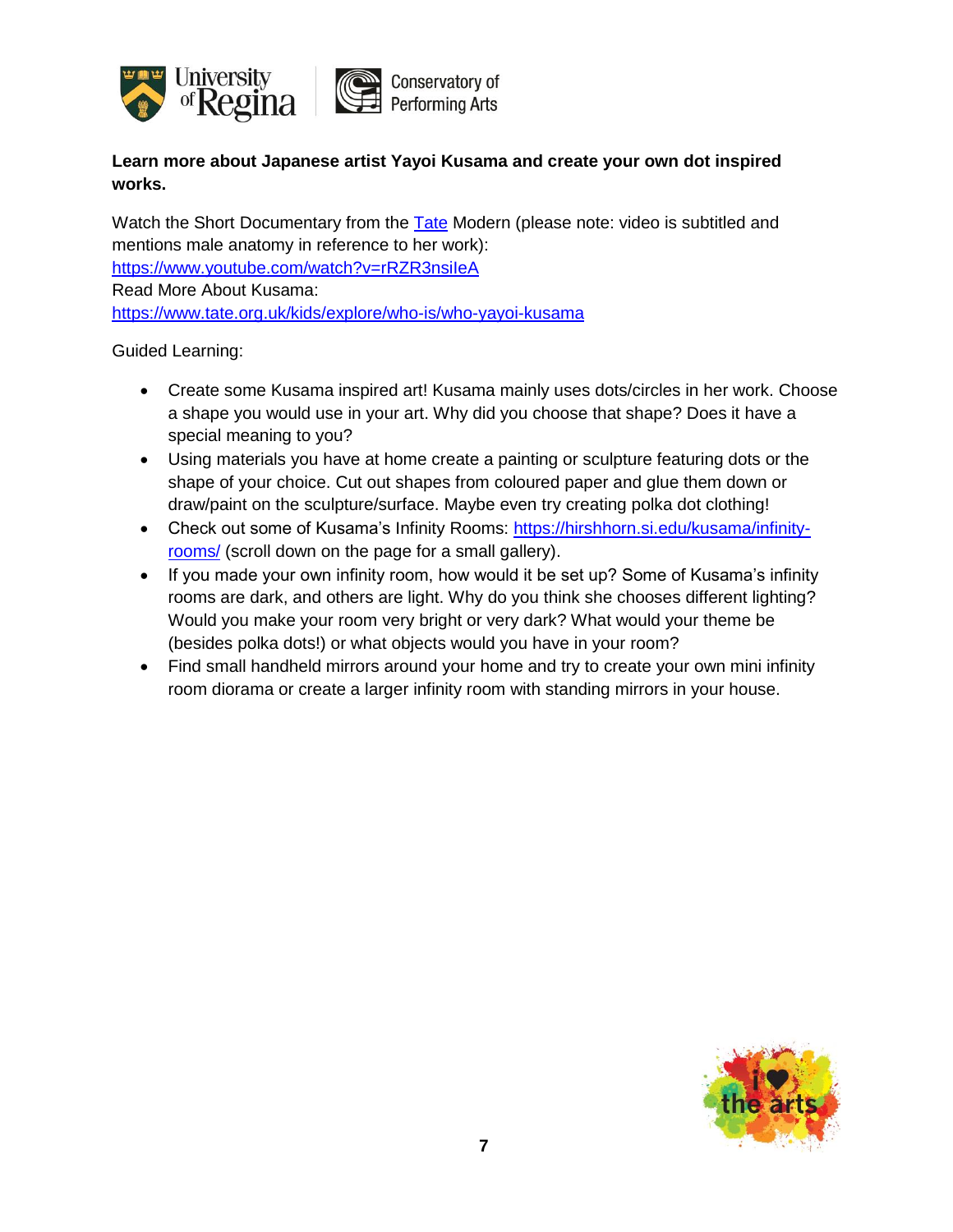

**Follow along with a set of drawing lessons with graphic designer, illustrator, and artist Lisa Congdon presented by Adobe's online magazine "Create."**

Watch the Video Series (Suited for K-Gr. 3): <https://create.adobe.com/2020/04/20/drawing-for-kids-with-lisa-congdon.html>

- Each video in the series is roughly 10 minutes and it is split into five parts.
- You only need paper and a writing tool like a pen, pencil, pencil crayon, or crayon to start. Later in the series, you will be colouring your drawings, so, pencil crayons, markers, or crayons are needed.
	- o Lesson 1: What is a line? How to make shapes!
	- o Lesson 2 & 3: Using shapes to draw actual things
	- o Lesson 4: Color!
	- o Lesson 5: What do I draw?
- Visit Lisa's website to find free colouring pages and more information about her art and life:<https://campsite.bio/lisacongdon>

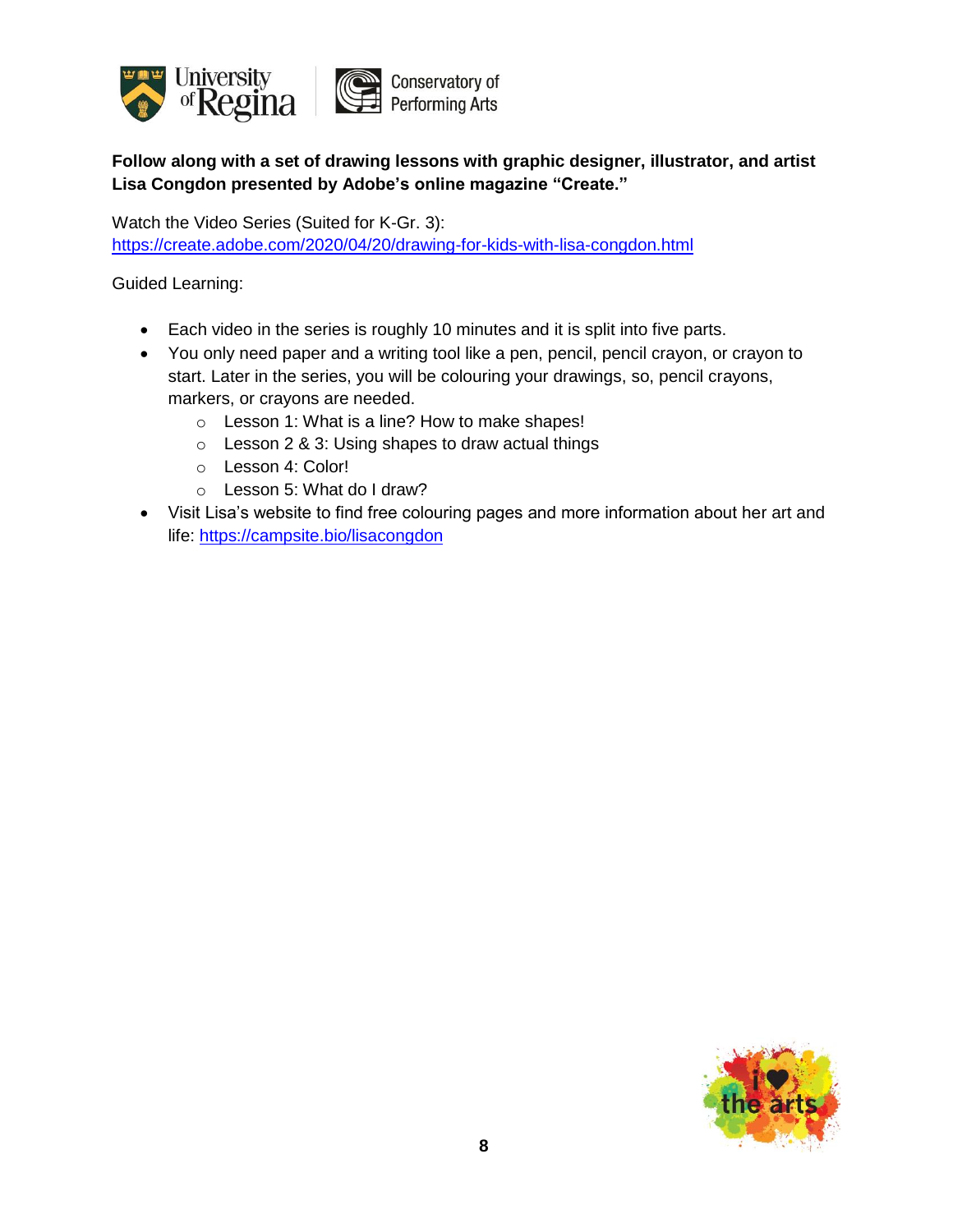

**Today, we are going to learn how to create a fun board game, with a few ideas from Mo Willems! All you need is a piece of paper, dice, and something to use as a game piece.**

Lunch Doodles with Mo Willems:<https://www.youtube.com/watch?v=utmqbB7ekXM>

- Before creating Super Bounce, Mo uses Roman Numerals to write what day it is. Here is some information about Roman Numerals: [https://www.britannica.com/topic/Roman](https://www.britannica.com/topic/Roman-numeral)[numeral](https://www.britannica.com/topic/Roman-numeral)
	- o Can you use the Roman Numeral guide to write today's date?
	- $\circ$  After Mo writes the date, he uses the numerals to create a fun fish picture. Use your imagination, and use the lines in the Roman Numerals to make your own fun picture. Ex. In Roman Numerals, 20 is written XX. Maybe one X is a sidewalk; Draw little people walking on the sidewalk, or maybe a yard is right next to the sidewalk.
- Super Bounce looked pretty fun! Can you make your own board game?
	- o Making sure that your path is wide enough for game pieces, draw the path that your game pieces will take. Maybe your game board path has loops, or maybe it is one straight line. It's your game; you get to choose.
	- o Pick where the start of the game is, and where the end is.
	- $\circ$  Make sure to mark where one step on your path ends. Make as many steps, or as few steps as you want.
	- $\circ$  Mo used fun trick squares, such as having to go back one space, or sing a song. Put trick squares on your game board. Not every space has to be a trick square, but it can be if you want it to! Think about your favourite activities when you come up with your trick squares. If you like to sing, maybe your trick squares could be about singing songs from movies. If you like to draw, a trick square could be "Draw Spiderman in 10 seconds." Maybe one space could send you all the way back to the beginning of your game!
	- o Find some game pieces. You could use the marker that you used to draw your game, one of your toys, or make your own game pieces in any way you choose. Get creative!
	- $\circ$  Mo had an interesting rule about when 2 players were on the same space; do you remember what that was? The player who was already on that space goes back one space (even if it meant landing on a trick square!), and the player who just landed on it went ahead one space. Does your board game have any rules like that? Make sure to write down the rules!
	- $\circ$  You are ready to play your game! Play with a friend over the phone (Like Mo), a member of your household, or even a toy of yours.

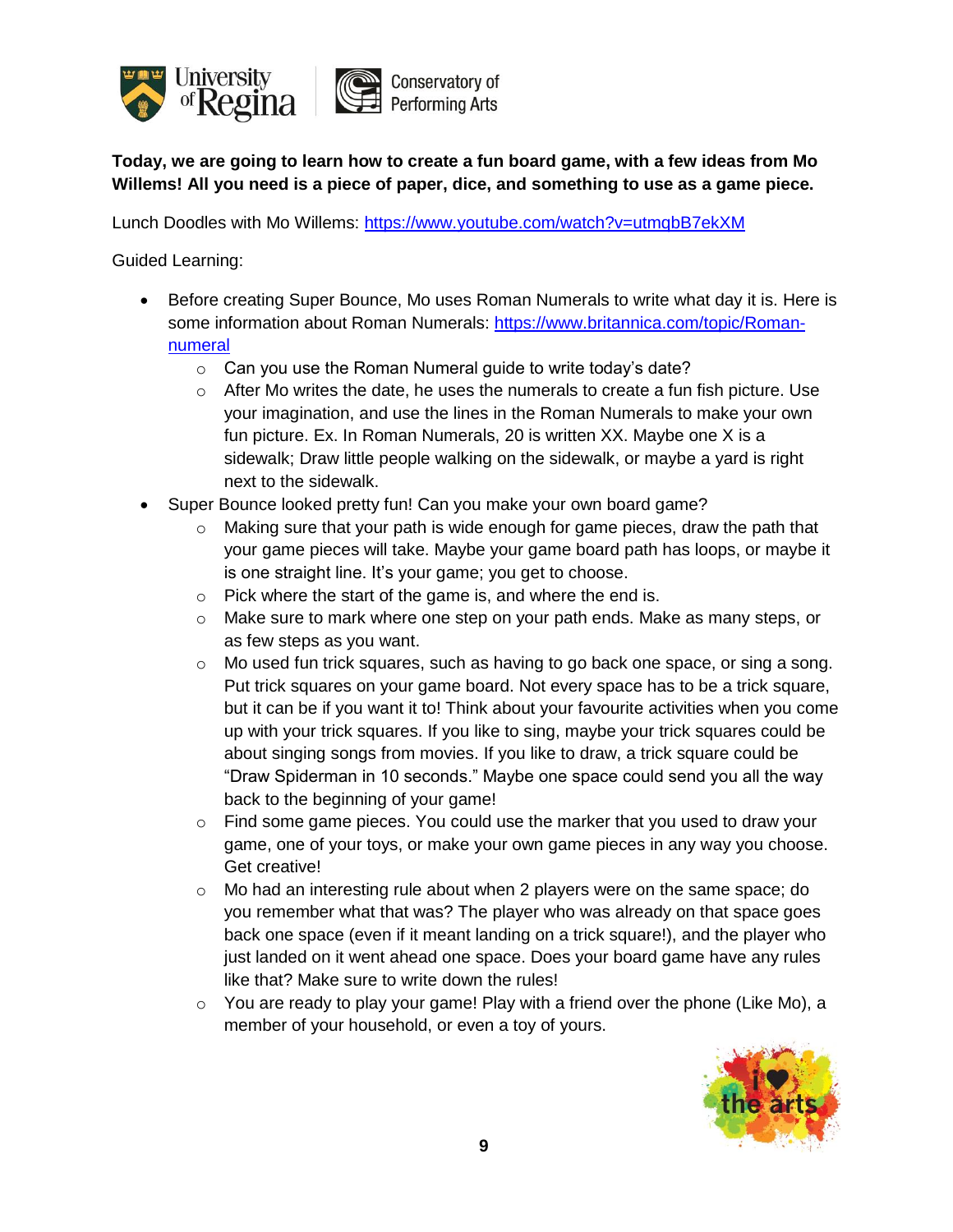

# **Make an artistic fortune teller, and learn along the way! This craft is based on the famous abstract artist, Pablo Picasso.**

For more information about Pablo Picasso, follow the link below: <https://www.tate.org.uk/kids/explore/who-is/who-pablo-picasso>

Guided Learning:

- If you are unable to print off the guide from the website, no problem! There are directions on how to properly fold the paper to make a fortune teller. Use the prompts and pictures on the guide, or get creative!
- This project can be based on any artist that you like!
	- o Maybe you really enjoy realistic artwork. Change your artist, as well as the prompts in the fortune teller to suit your artistic style! Check out this page about artist Roy Lichtenstein:

<https://www.tate.org.uk/kids/explore/who-is/who-roy-lichtenstein>

- o Switch up the pictures on the fortune teller, and change your prompts to something like: "Colour in a picture using only lines and dots" or, "make a Lichtenstein inspired self-portrait"
- The downloadable craft comes with some cool Picasso facts: [https://www.tate.org.uk/kids/make/cut-paste/make-picasso-fortune-teller.](https://www.tate.org.uk/kids/make/cut-paste/make-picasso-fortune-teller) If you are unable to print off the guide from the website, make a fortune teller following the directions on the website, and draw some pictures like the ones that they show!
- What is the most interesting thing that you learned about Pablo Picasso?

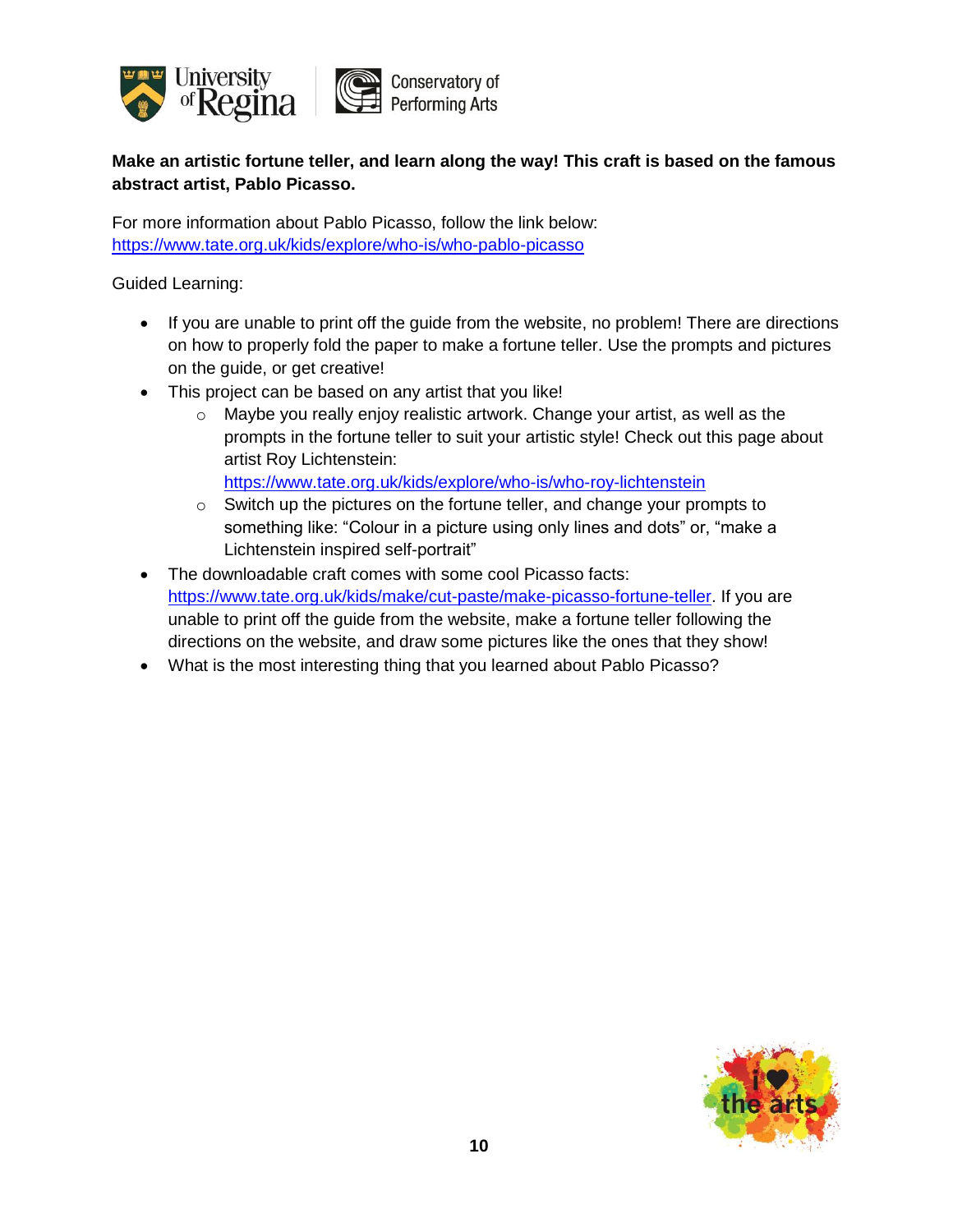

## **Have you always wanted to paint, but didn't have paint brushes? You can paint with all sorts of objects!**

Watch the Video: <https://www.youtube.com/watch?v=jsaPzXddKSg>

Alternative method: Put small globs of paint onto a piece of paper that is inside of a container (so the marbles don't roll away!). Place your marbles inside the container, and begin to gently tilt the container. This method keeps the fingers a little cleaner.

- Here is a link that describes different types of painting: <http://teresabernardart.com/know-your-art-painting-styles-7-most-popular/>
	- o What kind of art would your marble painting be?
	- o What colours did you use in your marble painting?
	- o What made you decide to choose the colours that you used in your painting?
- Don't have marbles? No problem! Collect some rocks, acorns, or even crunch some paper into balls. Try this same technique with different object found in nature. Does it look different than the marbles?

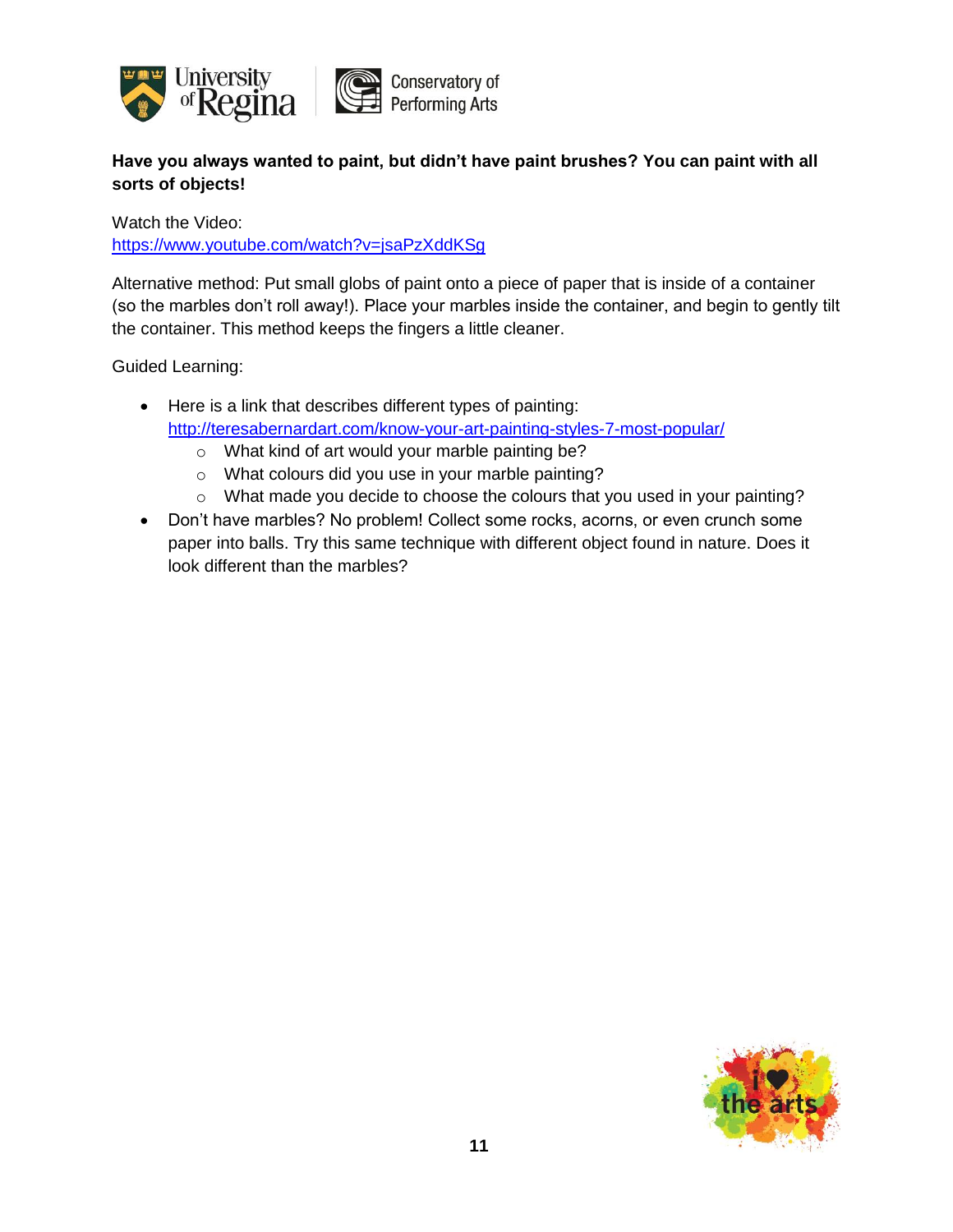

**You may have seen stained glass windows in movies, or in artwork. How is stained glass made, and how can you make your own stained glass art? No glass is used in today's craft!**

How is stained glass made? Let's find out! <https://www.youtube.com/watch?v=ABBDgCNmPvk> \*Disclaimer: Do not try to make your own stained glass at home.

- Working with glass takes a lot of care and years of practice, but you can make your own stained glass style artwork at home. [https://www.youtube.com/watch?v=TyX6h\\_LaQ5Q](https://www.youtube.com/watch?v=TyX6h_LaQ5Q)
- If you do not have tissue paper available, there are many other ways to create stained glass art.
	- o Example 1:
		- Take a blank piece of paper and draw lines on it using a dark marker, pen, or pencil. You can draw a design in your picture, like a flower or a cat, but make sure to draw random lines that do not go right through your design. You can also just draw lines all over your paper.
		- Colour in the spaces between the lines.
		- **You have created stained glass artwork**
	- o Example 2:
		- Help from a parent will be required.
		- Use 2 sheets of wax paper, and pieces from broken crayons.
		- Place the crayons in between the two pieces of wax paper.
		- Using a clothing iron, blow dryer, or even a flat iron for your hair, melt the crayon pieces between the wax paper.
	- o Example 3:
		- Grab some chalk and head outside. Using a similar technique to example one, make stained glass art on your sidewalk.
		- Tip: Rather than draw lines and fill in the colour, draw irregular shapes and fill them in with chalk. Leave about one inch of space between your shapes. Let the sidewalk be your lines!

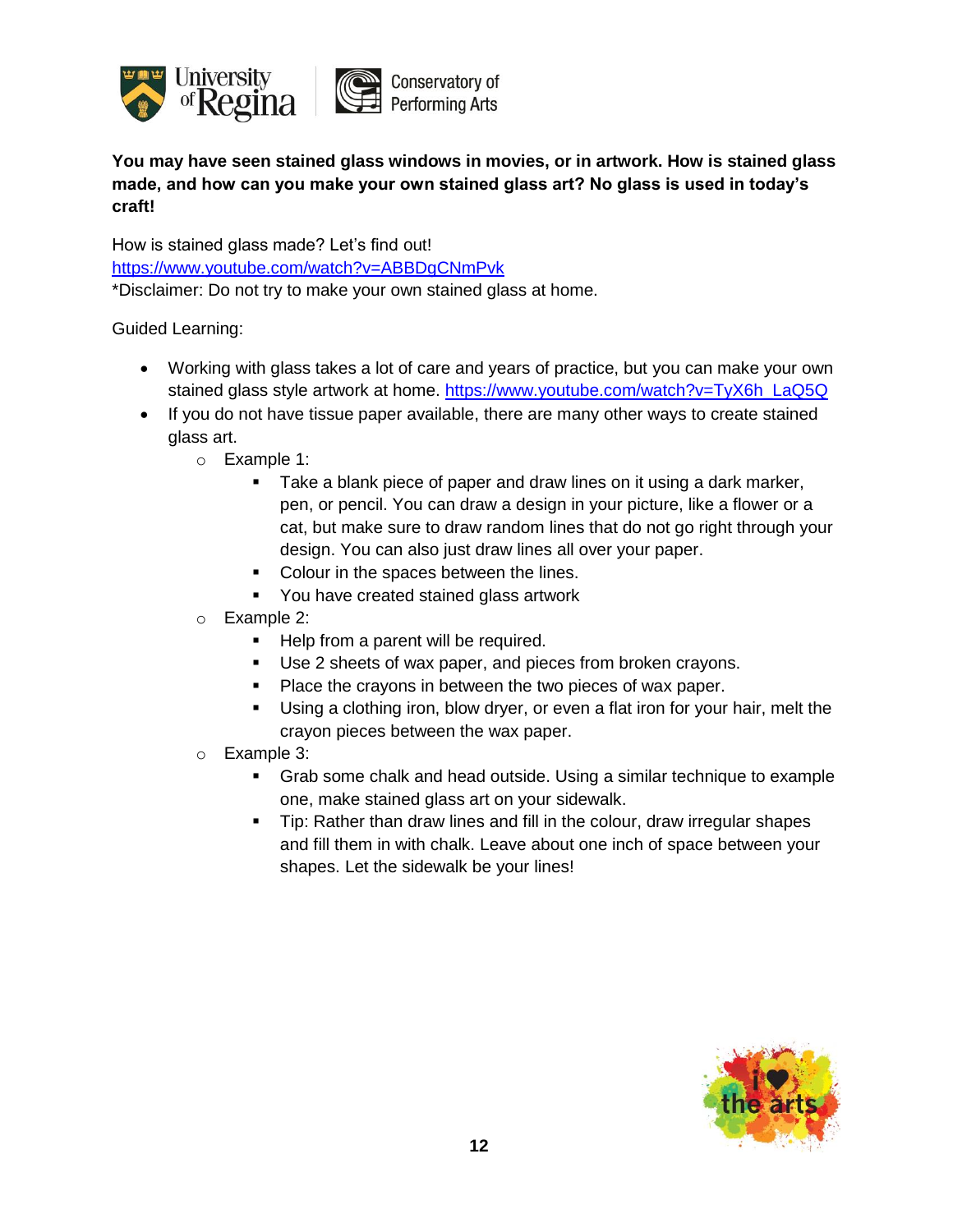

**Andy Warhol created many famous images that we still see today. But who is Andy Warhol, and why do visual artists still talk about him?**

Read the Article:

<https://www.tate.org.uk/kids/explore/who-is/who-andy-warhol>

- Try this Warhol inspired activity: [https://www.tate.org.uk/kids/make/paint-draw/make](https://www.tate.org.uk/kids/make/paint-draw/make-pop-art-warhol)[pop-art-warhol](https://www.tate.org.uk/kids/make/paint-draw/make-pop-art-warhol) (Note: You do not necessarily need a printer. Put your art skills to the test and try to draw your own self portrait).
- Andy Warhol did not worry about shading in his artwork, so do not worry about shading your self-portrait. Rather, Warhol used different bright colours to give the illusion of shade. Instead of shading your self-portrait, look in the mirror, and notice the way that the light hits your face. Are there parts of your face that seem more shadowed than others? That can be where you use a different colour!
- When creating your self-portrait, what made you decide to use the colours that you chose? Did you choose complementary colours? For more information about the colour wheel, and what exactly a complementary colour is, visit this website: [https://kids.kiddle.co/Complementary\\_color.](https://kids.kiddle.co/Complementary_color)
- You don't have to draw a can of soup for your pop art. Pick another object in your house; Try a mug. What would be on your mug? Would you have a cute saying, like "Treat Yourself," or maybe you would put a picture of a donut on your mug. Draw a pop art mug!
- Try making pop art with different types of art supplies. Make one drawing with crayon, and one with marker. Which do you prefer drawing with, and why?

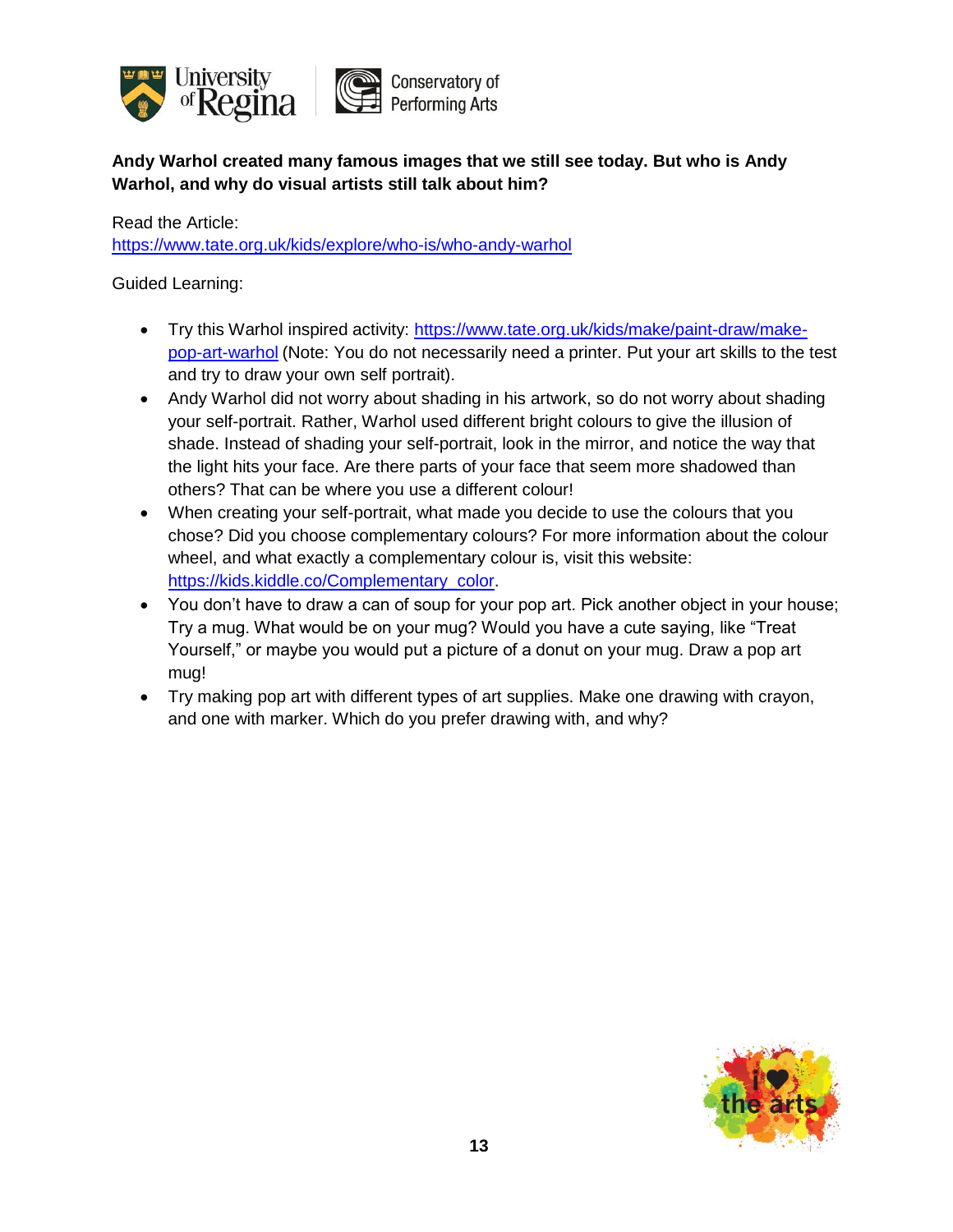

#### **How to draw Manga eyes**

Regular Speed Tutorial:<https://www.youtube.com/watch?v=zdjgsuqt2O0>

Sped Up Tutorial: <https://www.youtube.com/watch?v=CJWjg57XtJ8>

- Follow which ever tutorial appeals to you, and try to draw a manga style eye.
	- o In the second video, the creator said that they would give certain eyes to characters with different attitudes. Why do you think there are different styles of eyes for different personality traits?
	- o Watch this clip from Pokémon:<https://www.youtube.com/watch?v=Dk7-nq-0rU0>
	- o What did you notice about Ash's eyes? How about the eyes of the members of Team Rocket?
	- o What kind of eyes would you give yourself if you were a manga character?
- Colour in the eyes that you drew.
	- o What style of eye did you draw, and did it influence your choice of colour?
	- o After watching the Pokémon clip, notice other details in the characters faces. Try adding some of those details in your drawing. Ex. Try drawing a nose, or a mouth.

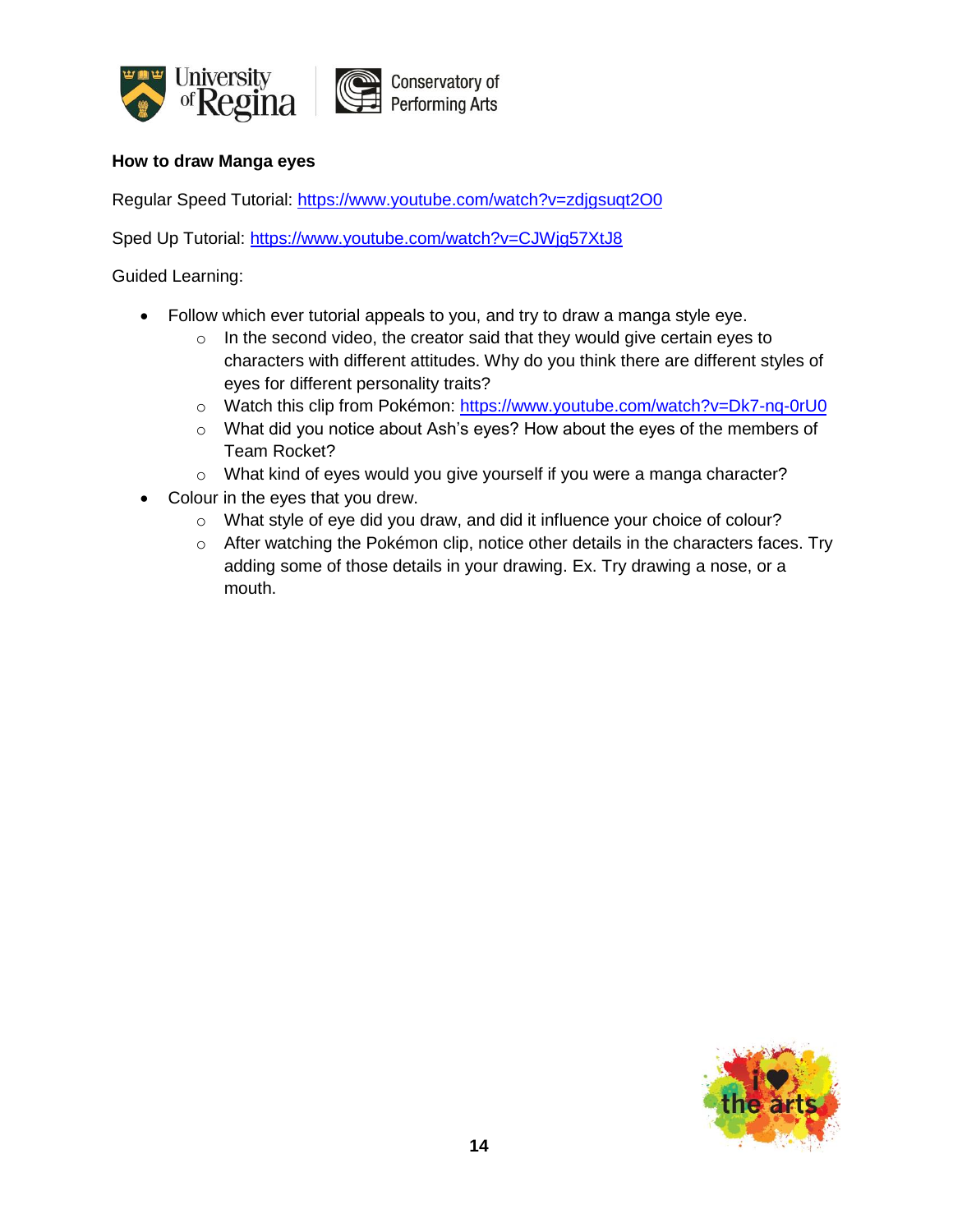

**People and animals live in homes of all shapes and sizes. Today's lesson will involve looking at the animal habitats around you, and taking note of the shapes of those homes. Take a look at artist Jenny Kendler's exhibit "Tell it to the Birds," which shows how some animals have changed how they live because of habitat loss.**

Check Out the Exhibit:

<https://jennykendler.com/section/402442-Tell-it-to-the-Birds.html>

\*\*Note: Some of Jenny Kendler's work under the "Sculpture" and "Drawing" tab contain nudity.

Read this article to look at both natural and man-made structures that we can find animals living in: [https://steemit.com/steemiteducation/@anneke/natural-and-man-made-structures-and](https://steemit.com/steemiteducation/@anneke/natural-and-man-made-structures-and-shelters-for-animals-science-gr-3-4)[shelters-for-animals-science-gr-3-4](https://steemit.com/steemiteducation/@anneke/natural-and-man-made-structures-and-shelters-for-animals-science-gr-3-4)

- Take a nature walk and ask your child the following questions:
	- o Do you see or hear any birds, or other animals around you?
	- o Where do these animals usually live?
	- o Are those natural or man-made structures?
	- o What do you think humans can do to stop animals, such as birds, from losing their homes?
- Make your own bird nest following the step by step instructions: <https://www.artbarblog.com/diy-bird-nests/>
- Create a bird of your own to live in your new nest.
	- $\circ$  Draw a blueprint of what you want your bird to look like:
	- o Draw two ovals connected to one another, and choose one oval to be the head, and one to be the body.
	- $\circ$  Begin adding both organic, and geometric shapes to create your birds face and body.
	- $\circ$  Once your blueprint is finished, you can make it out of yarn by following the tutorial: <https://www.instructables.com/id/DIY-Cute-Yarn-Bird/> \*\*Note: Cardstock, craft wire and needle and thread can be replaced with construction paper, pipe cleaners and glue

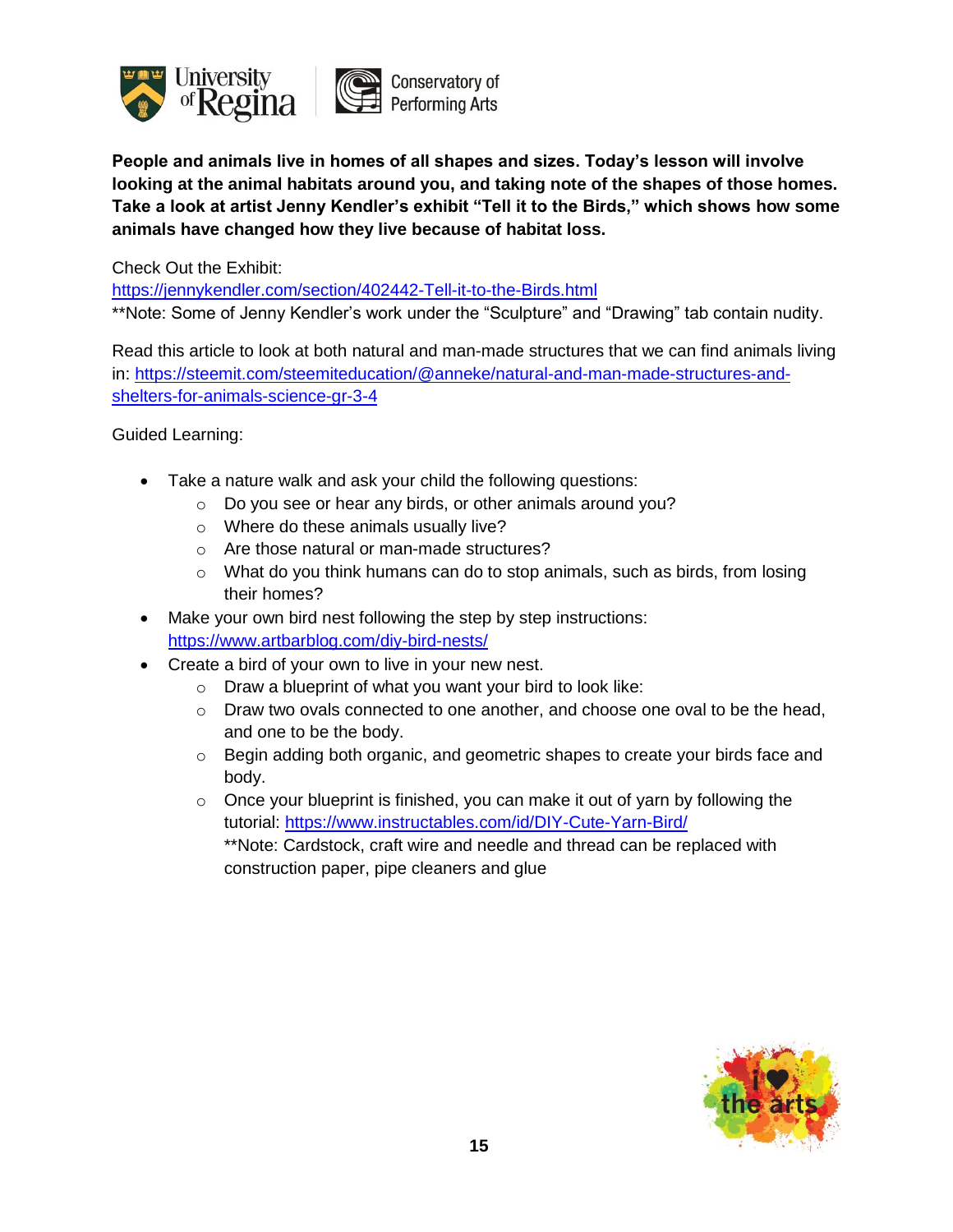

**Frida Kahlo overcame a variety of obstacles, and through her perseverance, she became an incredibly famous artist! Today, we will learn about Frida Kahlo, and see some of her paintings.**

Who is Frida Kahlo?

School friendly video:<https://www.youtube.com/watch?v=wfbLR15Bh74> Video intended for older audiences:<https://www.youtube.com/watch?v=B9XYtPqWLB4>

Frida Kahlo's Artwork:

Self Portrait with Thorn Necklace and Hummingbird: [https://www.fridakahlo.org/self-portrait-with](https://www.fridakahlo.org/self-portrait-with-thorn-necklace-and-hummingbird.jsp)[thorn-necklace-and-hummingbird.jsp](https://www.fridakahlo.org/self-portrait-with-thorn-necklace-and-hummingbird.jsp)

Me and My Parrot: <https://www.fridakahlo.org/me-and-my-parrots.jsp>

The Frame:<https://www.fridakahlo.org/self-portrait-the-frame.jsp>

\*\*Note: Some other selections of Frida's paintings listed on the website contain nudity and sensitive subject matter.

- Take a look at the paintings listed above:
	- o How did you feel while you were looking at the paintings?
	- o What did you notice about the colour choices in Frida's paintings?
	- o Frida used bright colours and patterns to reflect her Mexican heritage in The Frame. What sorts of colours would you put in a self-portrait that would be emblematic of your own heritage?
- Make a self-portrait!
	- o Get a handheld mirror, paper, and pencil.
	- o Study yourself closely in the mirror and look at all of your features.
	- o Start with drawing a light outline of your face.
	- o Slowly begin to add in other features in whatever order that you would prefer.
	- $\circ$  Frida loved animals and Mexico, and liked to include both things in her paintings. What would you include in your self-portrait?